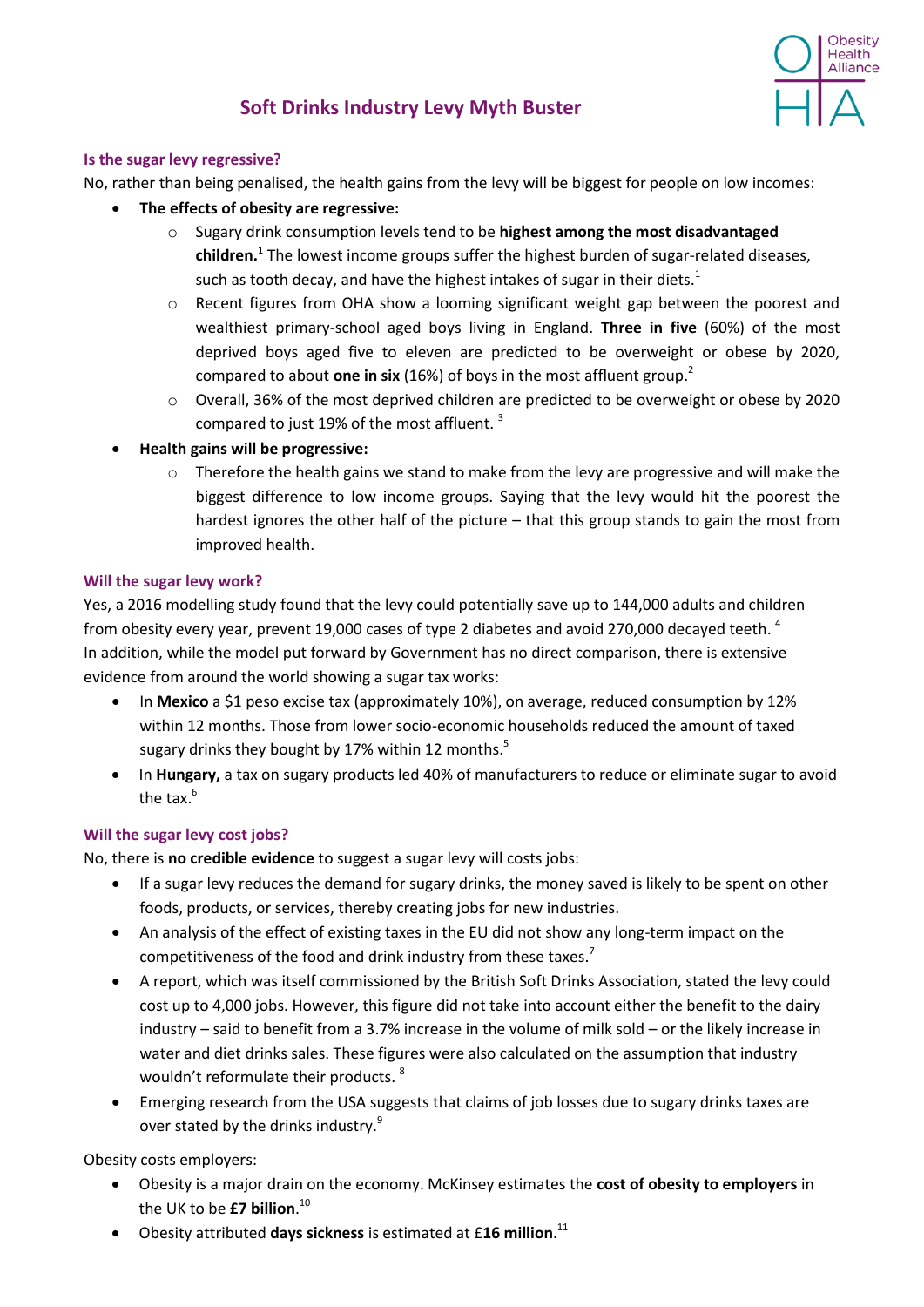## **Will the levy cost more money to implement than the revenue gained?**

No, the levy will help save money. Obesity is one of the biggest drains on the NHS and the economy as a whole.

- The NHS is currently spending **over £6 billion** on obesity-related costs.<sup>12</sup>
- The estimated indirect cost to the UK economy amounts to **£27 billion a** year due to lost productivity, unemployment, early retirement and associated welfare benefits.<sup>13</sup>
- The costs to the NHS attributable to overweight and obesity are projected to reach **£9.7 billion by 2050**, with wider costs to society estimated to reach almost **£50 billion per year**. 14

## **Is the levy an example of the nanny state going too far?**

No, the Government has a duty of care to provide children with an environment that promotes health, not disease.

- Most people want to lead healthy lives, but find it increasingly difficult when they are **surrounded by unhealthy products**. The obesogenic environment we find ourselves in means many people find it difficult to make healthy choices when it comes to their diet.
- The levy is about providing supportive environments, giving children a healthy start to life and about **enabling people to make healthy and informed choices**.

This is why the levy is supported by the public:

- After the levy was announced, **nearly seven in ten** (69%) of the public said they supported it.<sup>15</sup>
- More than **155,000 people** have supported a petition calling for the introduction of a sugary drinks tax. $^{16}$

# **Will the sugar levy only lower our intake by 5 calories?**

The signalling effect:

- It is important to take into account the signalling effect to consumers of the taxation not just the price effect. People may consume fewer soft drinks not just because the price has gone up but also because more people **perceive them as 'unhealthy'**. 17
- In some instances, research has shown consumption of alcoholic drinks do appear to have decreased beyond the level expected by the price increase alone.

There will be a greater impact on those who drink higher amounts of soft drinks:

- The '5 calories' reduction in total consumption claim is based on averaging out a total drop in consumption across the whole population.
- This ignores the fact **that consumption is concentrated among teenagers** people aged 11 to 18 consume on average 21g of added sugar per day from soft drinks, which is more than double the amount consumed by people aged between 19 and 64. $^{18}$

# **Are manufacturers not already reducing the amount of sugar in their products?**

- Some manufacturers are already reducing the amount of sugar in their products by a large amount (and they should be commended for leading the way), some are removing some sugar by a modest amount and others are doing nothing despite not having to pay the levy if they do so.
- With the crisis we face in childhood obesity we need consistent ambitious reductions in the sugar content of soft drinks, the product that contributes the most sugar to our children's diets.
- Setting targets for industry to comply with, or face the levy, is a motivator to industry to reformulate, and sends a clear message that these products contain unacceptable levels of sugar which are harmful to our children's health.<sup>19</sup>

For more information please contact: Caroline Cerny / [caroline.cerny@UKHealthforum.org.uk](mailto:caroline.cerny@UKHealthforum.org.uk) / 020 7832 6928